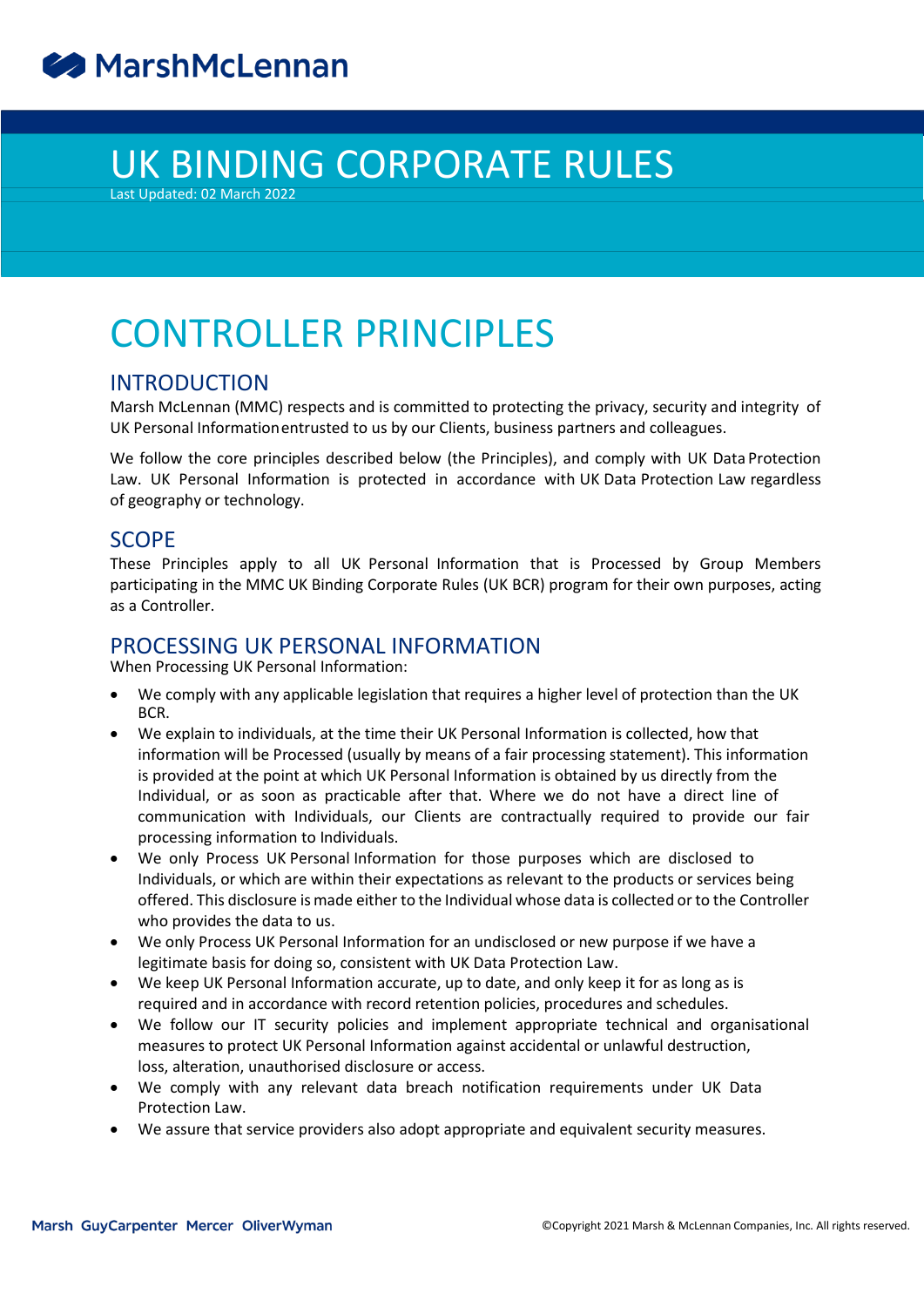Page | **2**

# INDIVIDUALS' RIGHTS

After an Individual has satisfactorily authenticated their identity, they may:

- Access a copy of UK Personal Information held about them and certain other details such as their rights in relation to the UK Personal Information, by submitting an email to [mmcbcr@mmc.com.](mailto:mmcbcr@mmc.com.)
- Request rectification, erasure, restriction or completion, as appropriate, of their UK Personal Information, which is shown to be inaccurate or incomplete and, in certain circumstances, to raise an objection concerning the processing of their UK Personal Information.
- Exercise their right to data portability in relation to their UK Personal Information.
- Object, free of charge, to the use of such UK Personal Information for direct marketing purposes and we honor all such opt-out requests.
- Obtain an evaluation or decision which significantly affects them that is not solely based on automated processing of UK Personal Information, unless measures are taken to protect their interests, including providing an opportunity to understand the basis for the decision.

### INTERNATIONAL TRANSFERS

We only transfer UK Personal Information to Third Parties after taking appropriate steps, such as executing standard contractual clauses or an equivalent data transfer agreement, or obtaining the consent of individuals, in order to protect the UK Personal Information transferred.

A Group Member acting as Controller (the Exporting Entity) may transfer UK Personal Information to a Group Member outside the UK (the Importing Entity), under the UK BCR.

## SPECIAL CATEGORY PERSONAL INFORMATION

We only use Special Category Personal Information if it is necessary. Special Category Personal Information is only Processed where the Individual's explicit consent has been obtained unless we have an alternative legal basis for Processing.

### PRIVACY PROGRAM COMPLIANCE

We have appropriate resources to oversee compliance with these Principles throughout the Group Members. We have appointed our Global Chief Privacy Officer (GCPO) as the person to oversee compliance, supported by a network of privacy leaders and privacy coordinators in the various Group Members' countries.

### TRAINING AND AUDIT

We provide appropriate training to colleagues who have permanent or regular access to, or who are involved in the Processing of, UK Personal Information. Additionally, our UK BCR program is regularly audited by our internal audit department and/or our compliance teams.

### COMPLAINT HANDLING

Individuals, including colleagues, whose UK Personal Information is Processed under the UK BCR may submit a complaint or query to **mmcbcr@mmc.com**. We are committed to promptly and appropriately investigating each privacy complaint submitted. An Individual may:

- raise a complaint and/or bring proceedings where there is a breach of these Principles by Group Members;
- bring proceedings against the Exporting Entity if there is a breach by the Importing Entity; or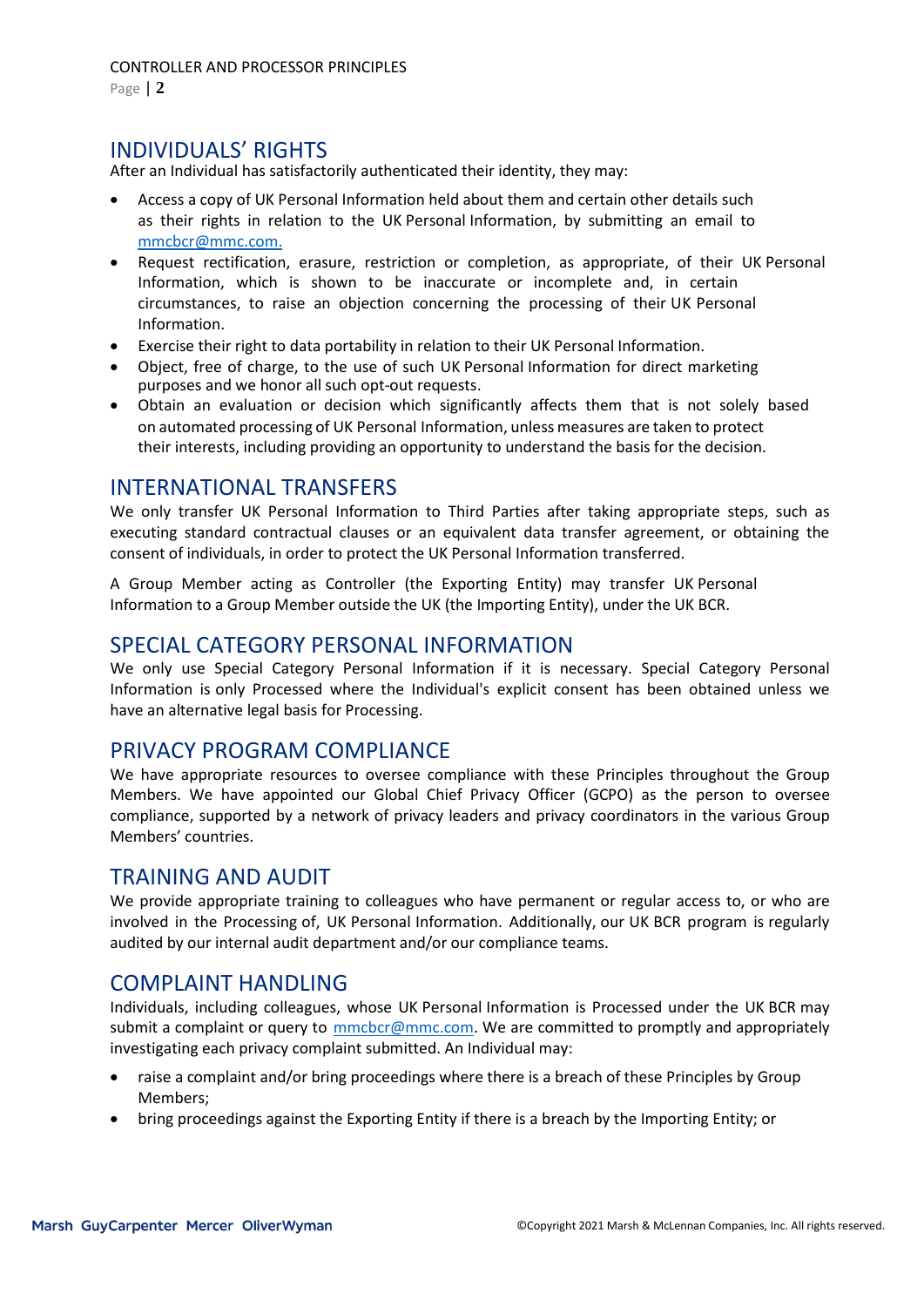make a complaint to the ICO.

If an Individual suffers damage, where that Individual can demonstrate it is likely the damage occurred due to a breach of these Principles, then the burden of proof to show that no such breach took place will rest on the Exporting Entity.

# CO-OPERATION WITH THE ICO

MMC will co-operate with the ICO in relation to the UK BCR and actively review and consider any decisions made by the ICO on any UK Data Protection Law issues that may affect the UK BCR.

#### UPDATES TO THESE PRINCIPLES

MMC reserves the right to modify its UK BCR. We will communicate any material changes to the Information Commissioner's Office (ICO), without undue delay. Any material changes will be communicated to Group Members through internal communications and to Individuals and Clients via our website.

#### WHERE NATIONAL LEGISLATION PREVENTS COMPLIANCE

Where a Group Member believes that legislation applicable to it prevents it from fulfilling its obligations under these Principles or has a substantial effect on the guarantees provided by the UK BCR, such Group Member will promptly inform MMC UK Group Limited as applicable and the GCPO, unless otherwise prohibited by law or a law enforcement authority. The GCPO will decide on the action to be taken and, in case of doubt, consult the ICO.

Requests for more information regarding the BCR Standards and how to exercise any rights under the BCR may be submitted to [mmcbcr@mmc.com.](mailto:mmcbcr@mmc.com)

\*\*\*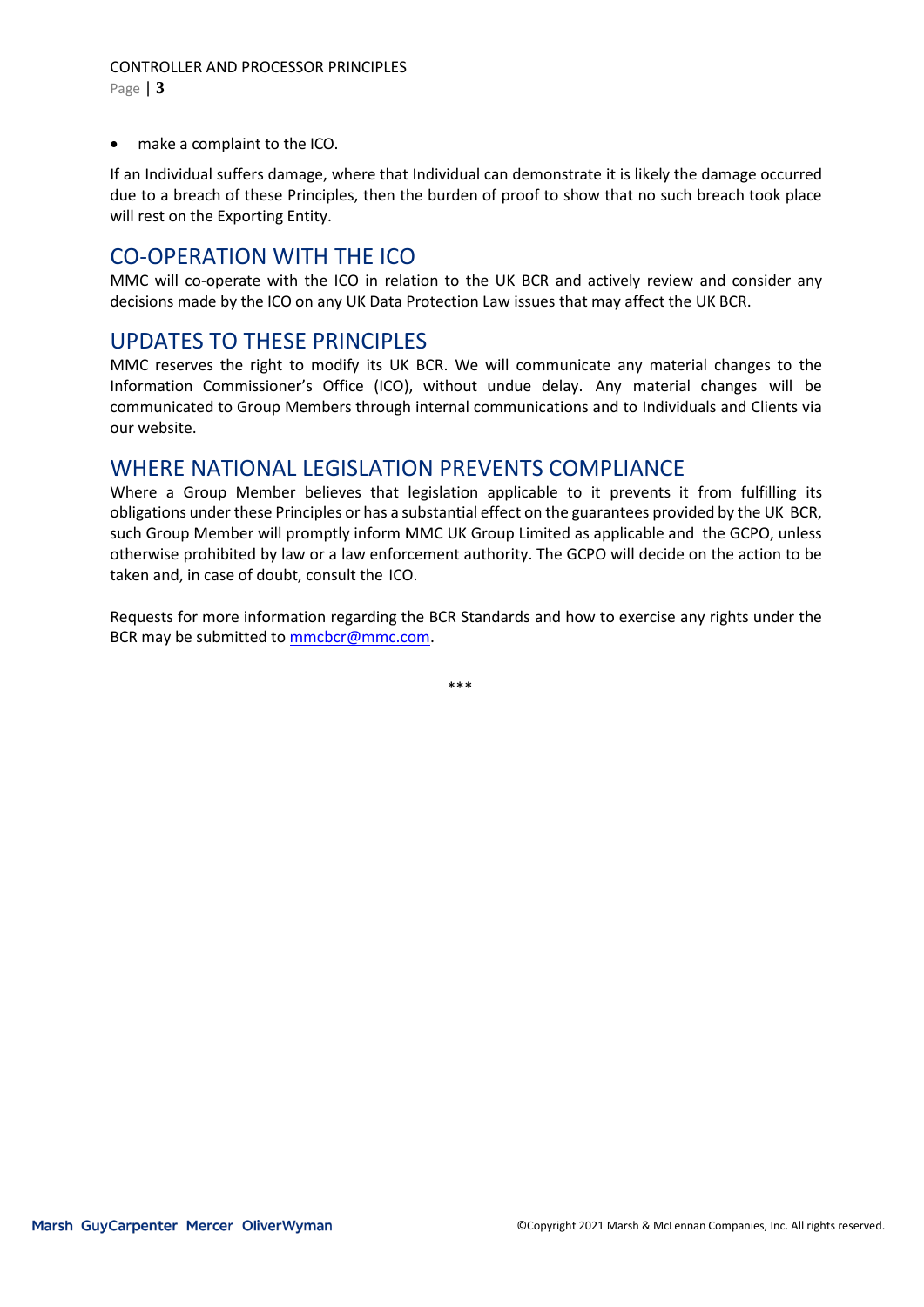# PROCESSOR PRINCIPLES

### INTRODUCTION

Marsh McLennan (MMC) respects and is committed to protecting the privacy, security and integrity of UK Personal Informationentrusted to us by our Clients, business partners and colleagues.

We follow the core principles described below (the Principles), and comply with UK Data Protection Law. UK Personal Information is protected in accordance with UK Data Protection Law regardless of geography or technology.

### SCOPE

These Principles establish our obligations concerning the processing of UK Personal Information subject to UK Data Protection Law when the UK Personal Information is collected by a Client or by another Group Member (also referred to as a Controller). Where more than one Group Member is involved in the Processing of the UK Personal Information, these Principles assure consistent methods of Processing are achieved. Such UK Personal Information will be protected in accordance with UK Data Protection Law regardless of geography or technology, when used by the Group Members.

These Principles apply to all UK Personal Information that is Processed by Group Members when acting as a Processor for and on behalf of a Controller.

# PROCESSING UK PERSONAL INFORMATION

When Processing UK Personal Information:

- We comply with any applicable legislation that requires a higher level of protection than the UK BCR.
- We assist Controllers with requests to comply with their obligations as Controllers (e.g., Group Members will be transparent about Sub-Processor activities so that their Controller Client may inform the relevant Individuals).
- The Controller has a duty to explain to Individuals, atthe time their UK Personal Information is collected, how that information will be Processed (usually by means of a fair processing statement). Group Members will provide such information or, as agreed with the Controller, assist in fulfilling this obligation.
- We only obtain and use UK Personal Information for those purposes agreed with the Controller, or within their expectations as relevant to the products or services offered. If we are unable to comply with the agreed assistance, the Controller may suspend the transfer of UK Personal Information and/or terminate the contract, depending upon the terms of its contract with the Group Member. In those situations, the Group Member will act in accordance with the contract and the Controller's instructions and, where required, return and/or destroy the UK Personal Information. Where UK Data Protection Law prevents the Group Member from doing so, the Group Member will assure the continued confidentiality of the UK Personal Information and no longer Process it.
- We comply with requests from the Controller to keep UK Personal Information accurate, up to date and will only keep UK Personal Information for as long as required for the purposes for which it is collected and further Processed. Where this cannot be achieved, the Group Member will promptly advise the Controller, and assure that such UK Personal Information is no longer used in the provision of services.
- We act in accordance with the instructions agreed with the Controller, as to the exercising of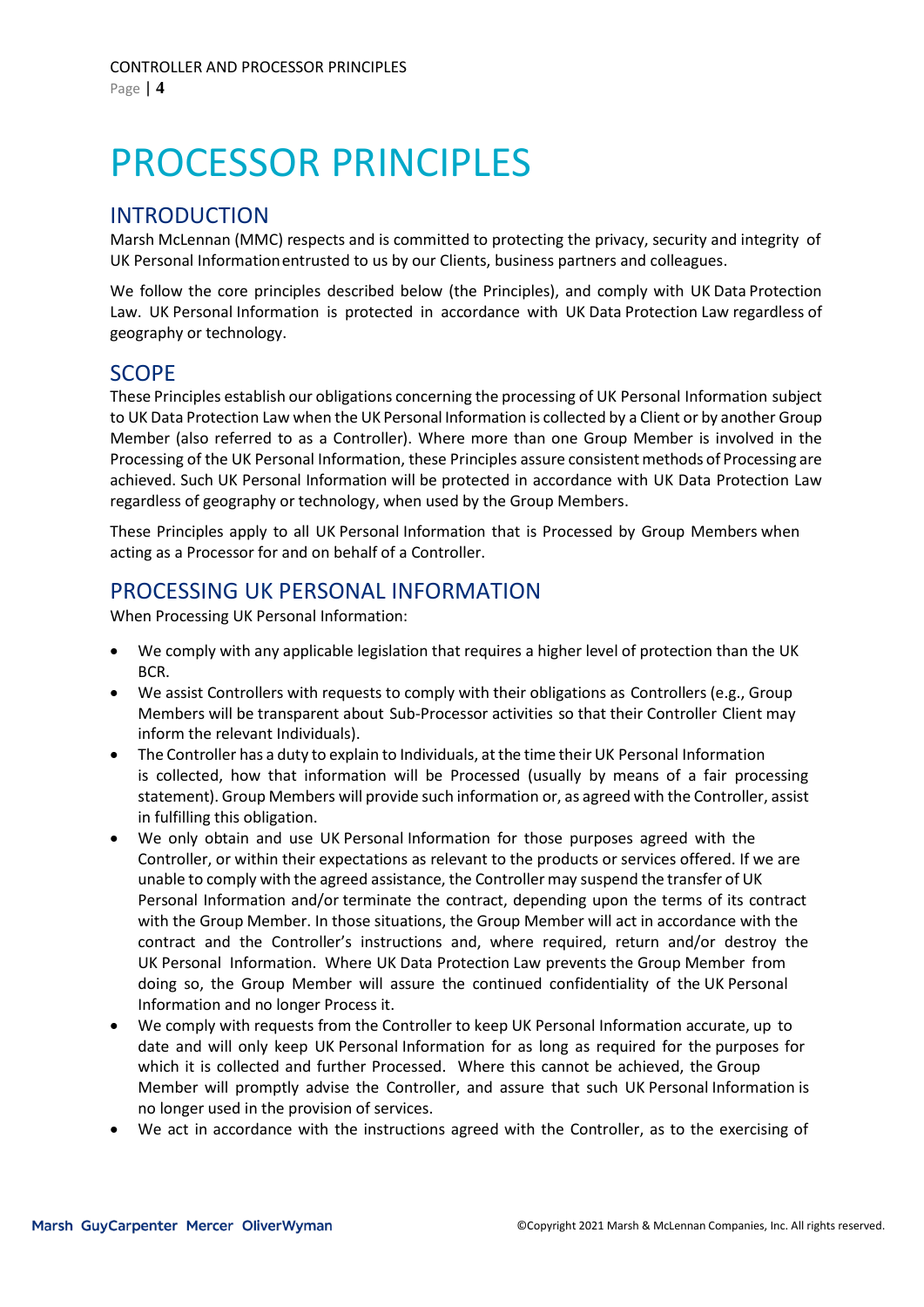individual rights. We promptly notify the Controller if we receive a subject access request from an Individual.

- We follow and implement the clear and specific obligations received from the Controller to assure the implementation of proportionate technical and organisational measures to protect UK Personal Information against accidental or unlawful destruction, loss, alteration, unauthorised disclosure or access. We notify Controllers of any relevant data breach. Where the Controller is another Group Member, we comply with our internal breach notification procedure. Where the Controller is a Client, we comply with the notification procedure agreed with the Client.
- We comply with the requirements agreed with the Controller when considering appointing a Sub-Processor to Process UK Personal Information on its behalf. Where a Controller objects to the appointment, the Group Member may take steps as agreed with the Controller. The Group Member will assure that Sub-Processors undertake to comply with the provisions which are consistent with:
	- o the terms in its contracts with its Controllers; and
	- o any additional requirements set out under the UK BCR.

The Group Member only appoints Sub-Processors who have provided sufficient guarantees in respect of the commitments made by the Group Member in the UK BCR. In particular such Sub-Processors must be able to provide appropriate and equivalent technical and organisational measures to govern their Processing of the UK Personal Information.

# PRIVACY PROGRAM COMPLIANCE

We have appropriate resources to oversee compliance with these Principles throughout the Group Members. We have appointed our Global Chief Privacy Officer (GCPO) as the person to oversee compliance, supported by a network of privacy leaders and privacy coordinators in the various Group Members' countries.

### TRAINING AND AUDIT

We provide appropriate training to colleagues who have permanent or regular access to, or who are involved in the Processing of UK Personal Information. Additionally, our UK BCR program is regularly audited by our internal audit department and/or our compliance teams.

### COMPLAINT HANDLING

Individuals, including colleagues, whose UK Personal Information is Processed under the UK BCR may submit a complaint or query to [mmcbcr@mmc.com.](mailto:mmcbcr@mmc.com) We are committed to promptly and appropriately investigating each privacy complaint submitted.

### COOPERATION WITH SUPERVISORY AUTHORITIES

MMC will co-operate with the ICO in relation to the UK BCR and actively review and consider any decisions made by the ICO on any UK Data Protection Law issues that may affect the UK BCR.

# UPDATES TO THESE PRINCIPLES

MMC reserves the right to modify its UK BCR. We will communicate any material changes to the ICO, without undue delay. Any material changes will be communicated to Group Members through internal communications and to Individuals and Clients via our website.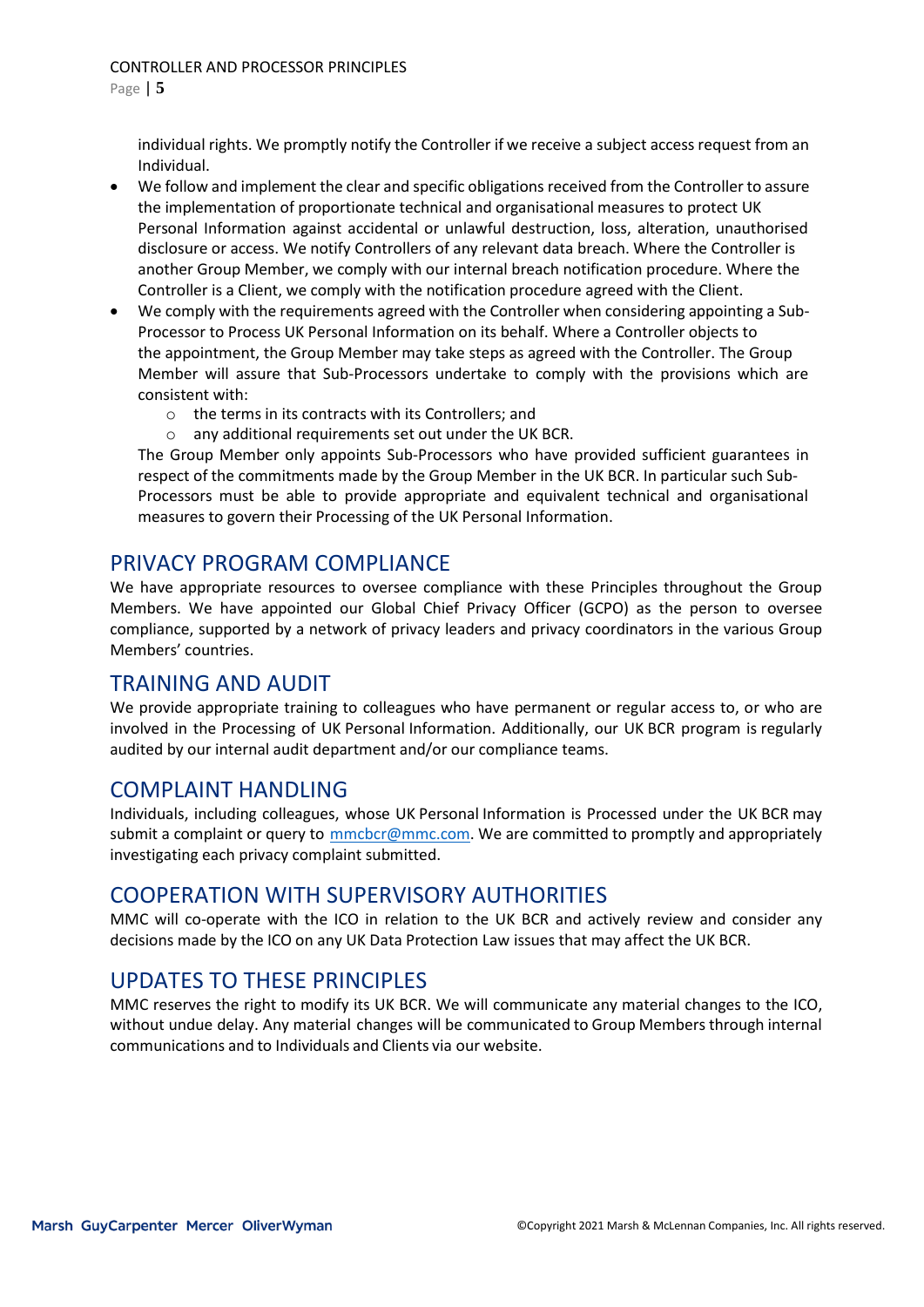# WHERE NATIONAL LEGISLATION PREVENTS COMPLIANCE

Where a Group Member believes that legislation applicable to it prevents it from fulfilling its obligations under these Principles or has a substantial effect on the guarantees provided by the UK BCR, such Group Member will promptly inform MMC UK Group Limited as applicable and the GCPO, unless otherwise prohibited by law or a law enforcement authority. The GCPO will decide on the action to take and, in case of doubt, consult the ICO.

# THIRD PARTY BENEFICIARY RIGHTS

In situations where UK Personal Information is transferred under these Principles, the Individual whose UK Personal Information is transferred may be unable to bring a claim against the Controller because:

- The Controller has factually disappeared or ceased to exist in law or has become insolvent; and
- No successor entity has assumed the entire legal obligations of the Controller by contract or by operation of law.

In these situations, the Individual has the following rights:

- To seek to enforce compliance with these Principles;
- To make a complaint to the ICO;
- To bring proceedings against the Group Member acting as Processor in either:
	- $\circ$  The courts of the jurisdiction in which the relevant Controller or that Group Member has an establishment; or
	- o The jurisdiction in which the Individual has his or her habitual residence;
- To receive compensation, where appropriate, from the Group Member acting as a Processor, for any damage, whether material or non-material, suffered as a result of a breach of these Principles by:
	- o any non-UK Group Member;
	- o a Third Party Sub-Processor validly acting on behalf of the Group Member and established outside the UK; or
	- $\circ$  in accordance with the valid determination of the court or other competent authority.
- To obtain a copy of the "Processor Standard" of the UK BCR and intra-group agreement.

If an Individual claims to suffer damage, where that Individual can demonstrate it is likely the damage occurred due to a breach of the UK BCR, then the burden of proof to show that no such breach took place will rest on the Group Member transferring the UK Personal Information to the Group Member outside the UK.

We will take prompt action to remedy any breach of these Principles.

Requests for more information regarding the BCR Standards and how to exercise any rights under the BCR may be submitted to [mmcbcr@mmc.com.](mailto:mmcbcr@mmc.com)

\*\*\*